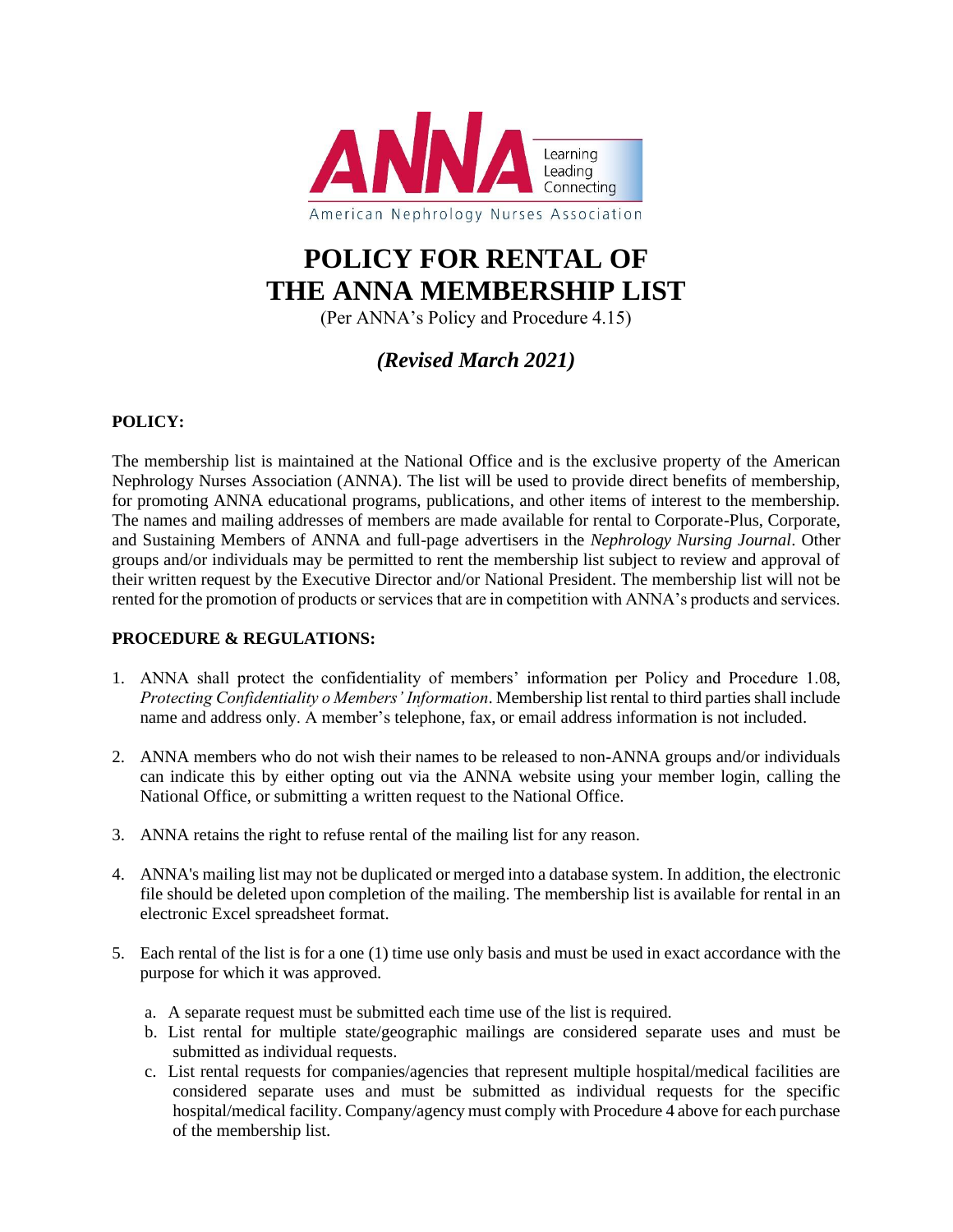#### **Page 2**

- 6. All rentals are subject to a minimum rental fee.
- 7. Corporate-Plus, Corporate, and Sustaining Members may rent the membership list while their Corporate-Plus, Corporate, and Sustaining Membership dues are current, subject to the prior review and approval of their proposed mailing piece by the Executive Director.
- 8. Nurse researchers who are members and non-members may rent the membership list for direct mail only. A written request, along with copies of the proposal abstract, cover letter, survey (if applicable), and instrument(s), must be submitted to ANNA.
	- a. Nurse researchers must:
		- 1) Provide evidence of a completed certification for protection of human participants [\(https://phrp.nihtraining.com/#!/\)](https://phrp.nihtraining.com/#!/) or CITI Completion Report.
		- 2) Provide evidence of approval through their own facility's institutional review board.
	- b. The request will be reviewed by the Research Committee to determine that the study is professional and serves the interests of nephrology nursing. The goal of the review is to protect ANNA members from excessive and/or inappropriate requests; not necessarily to sit in judgment of the research study. Upon review, the Research Committee will make a recommendation to the National President for final approval.
	- c. Once approved, a letter of approval will be sent to the researcher with the expectation that the researcher share the study's findings in an ANNA education venue [e.g. submitting an article for publication or submitting an abstract for presentation at the *National Symposium* (Spring) or *Nephrology Nursing Practice, Management & Leadership Conference* (Fall).]
	- d. Confidentiality about the source of the list will be maintained. The name of the ANNA organization will not be revealed in publications. The survey sample will be described as being solicited from a nephrology nurse database.
	- e. An informed consent will be included in each mailing to the membership identifying the purpose, funding, procedure involved, and primary investigators information.
- 9. Nurse researchers who have been an ANNA member for at least three (3) consecutive years preceding the list request:
	- a. May submit a written request, addressed to the American Nephrology Nurses Association, requesting use of the ANNA membership list for the purpose of completing an advanced degree.
	- b. Must follow the procedures in number 8, above, and submit the following documents:
		- (1) Entire Research Protocol (includes Consent Form, Data Collection Protocol, Survey Demographics, and Survey Instrument/Questions
		- (2) IRB Letter of Approval or Exemption
		- (3) ANNA Signed Member List Rental Policy Agreement for Nursing Research
		- (4) Criteria for ANNA Data Sort
		- (5) Submission of Payment (Credit Card or Check) (upon approval)
	- c. May request that the survey be communicated via email to ANNA members. If a survey is approved by the National President and Executive Director for email communication to ANNA members, the National Office will coordinate distribution for one (1) email communication on behalf of the nurse researcher. Additional follow-up, emails, or mailings may be sent by the researcher directly to members who provided his/her consent to be contacted again per a data question that was included on the first email or mailing. ANNA will not be involved in data management.
	- d. Will be offered use of the list at a reduced fee.
	- e. In exchange for these considerations, the ANNA member/nurse researcher agrees to:
		- 1) Provide ANNA with the research data obtained via the ANNA membership list.
		- 2) Provide *Nephrology Nursing Journal* with the right of first refusal for publication of the research study.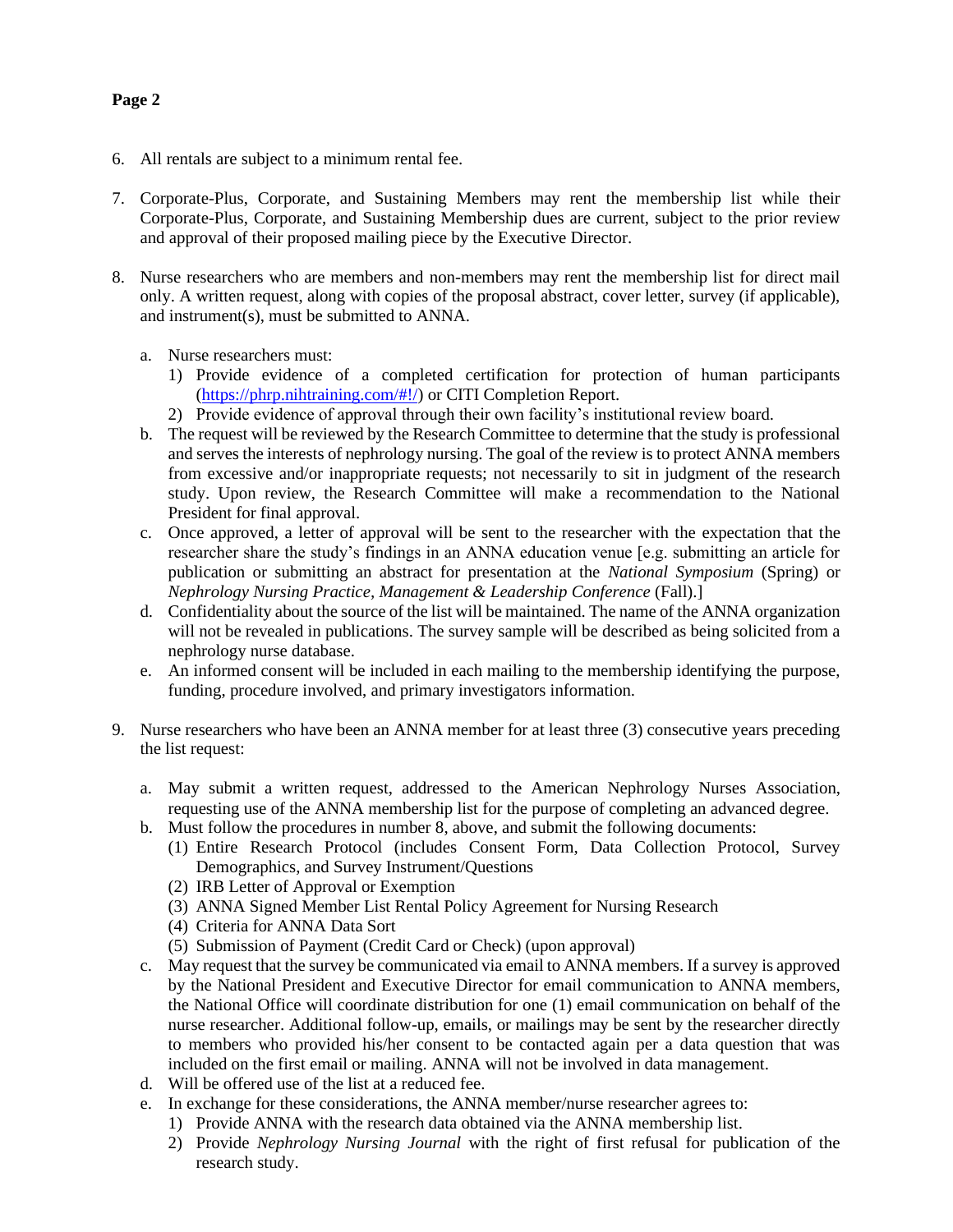#### **Page 3**

- 10. Advertisers in the *Nephrology Nursing Journal* who are not a Corporate-Plus, Corporate, or Sustaining Member may qualify to rent the mailing list by running at least one (1) page of advertising (or its equivalent in fractions) during the calendar year in which the list is desired. If the request for the mailing list is approved, the list will be released one (1) time for each full-page ad.
- 11. Requests by advertisers to rent the list must follow the ad insertion or be accompanied by a non-cancelable commitment to run the advertising. This commitment can be a contract or insertion order for space to run the advertising in an issue prior to the scheduled use of the list or the advertiser may prepay the advertising space if the ad is scheduled to run after the list is rented. The placement of the ad space and the list rental must occur within the same calendar year.
- 12. Requests for use of the list to promote programs that are in conflict with ANNA programs will not be approved.
- 13. Non-profit groups who do not qualify as a Corporate-Plus, Corporate, or Sustaining Member or advertiser may qualify to rent the list under special circumstances. Proof of non-profit status is required.
	- a. Requests for promotion of educational programs by a non-profit group will be considered if there is no conflict or competition with ANNA sponsored meetings and/or local ANNA Chapter meetings.
	- b. The membership list is not available to promote programs held within eight (8) weeks of ANNAsponsored programs.
	- c. Programs that include corporate sponsorship, exhibits, advertising, or corporate grants will be considered a commercial request, subject to procedures outlined for Corporate-Plus, Corporate, and Sustaining Members and advertisers.
	- d. A sample of the program must accompany the request.
- 14. The following requests for use of the list will not be honored:
	- a. Surveys and market research
	- b. Solicitation of members to participate in special projects
	- c. Distribution of periodicals
- 15. Any request for mailing lists other than the above will be considered on a case-by-case basis by the Executive Director. The Executive Director will provide a recommendation to the National President for a final decision.
- 16. List rental for products or publications that are sponsored by one (1) company will be considered on a case by case basis. List rental is not available for marketing or distributing publications (free or for a fee) that contain advertising or are supported by grants from more than one (1) company.
- 17. ANNA will not rent its membership list to professional organizations for solicitation of membership within their association.
- 18. Users of the list agree that the rental of ANNA's membership list in no way authorizes any party to indicate, either directly or indirectly, that the ANNA or any of its chapters has expressly or implicitly endorsed the products being sold, services being offered, or information being distributed, unless written consent has been secured from the National Office.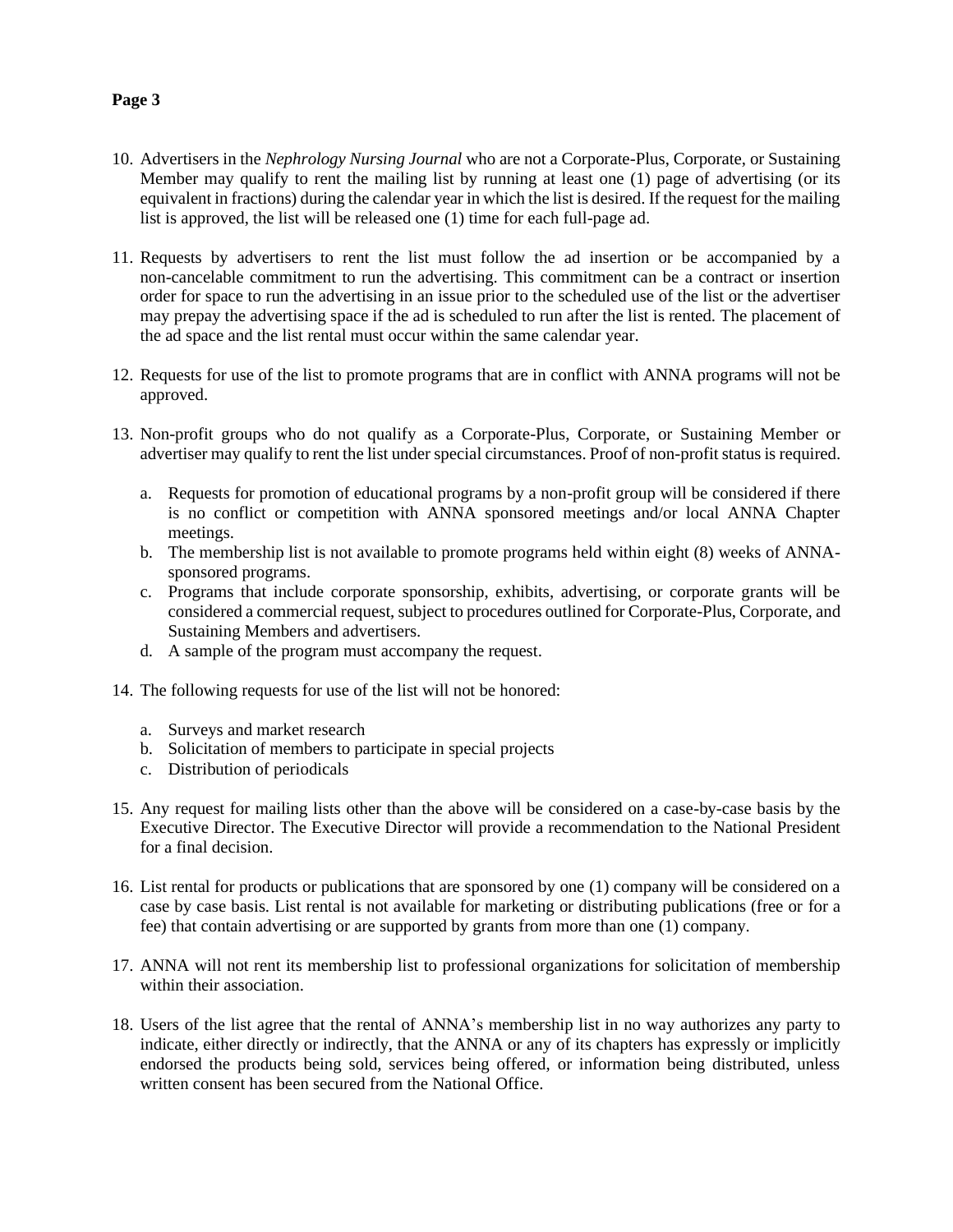#### **Page 4**

- 19. Neither ANNA's logo nor name may be used without written permission from ANNA. Introductory letters addressed as "Dear ANNA Member" are not allowed.
- 20. All requests for use of the list must be made in writing and must be accompanied by the proposed mailing piece for approval. Final approval of all requests is subject to the prior review and acceptance by the Executive Director. Once the rental is approved, a written agreement will be forwarded to the requestor. The provided agreement must be signed and returned with payment prior to release of the list.

#### **FEES & MISCELLANEOUS:**

1. Rental fees are as follows:

Excel Spreadsheet \$150 per thousand plus \$50 one-time set-up charge Minimum Charge  $$400$ 

Invoiced quantity is rounded up to the nearest thousand.

2. The list may be sorted by:

| - Zip code                 | - Primary Position            |
|----------------------------|-------------------------------|
| - Alphabetically           | - Specialty Practice Network  |
| - Primary Setting/Employer | - Years in Nephrology Nursing |
| - Areas of Practice        | - Certification Status        |

- 3. The list may not be sorted by or requested to exclude.
	- ➢ Place of Employment or Employer Name
- 4. All lists will be sent via email within ten (10) working days of approval.
- 5. Use of the membership list is monitored to ensure that the list is utilized in conformance with this policy and within legal parameters. List requestors must use the list only for what is approved. The list is rented for one-time use and must be destroyed upon completion of the mailing.